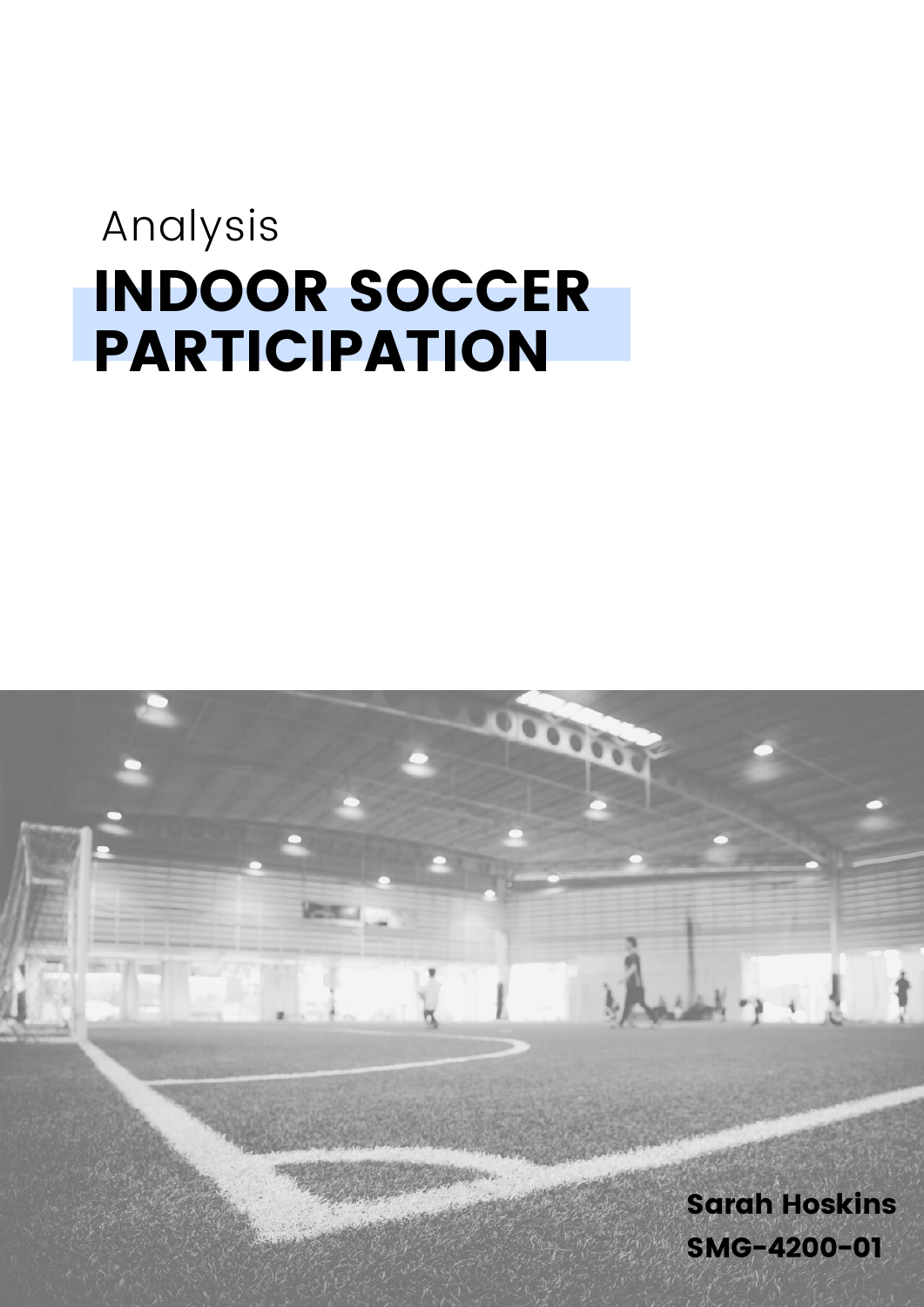## TABLE OF CONTENTS

| 03 | Introduction                  |
|----|-------------------------------|
| 04 | <b>Overall Participation</b>  |
| 05 | Casual vs. Core Participation |
| 06 | Demographics - Gender         |
| 07 | Demographics - Age            |
| 08 | Demographics - Income         |
| 09 | Summary                       |
| 10 | References                    |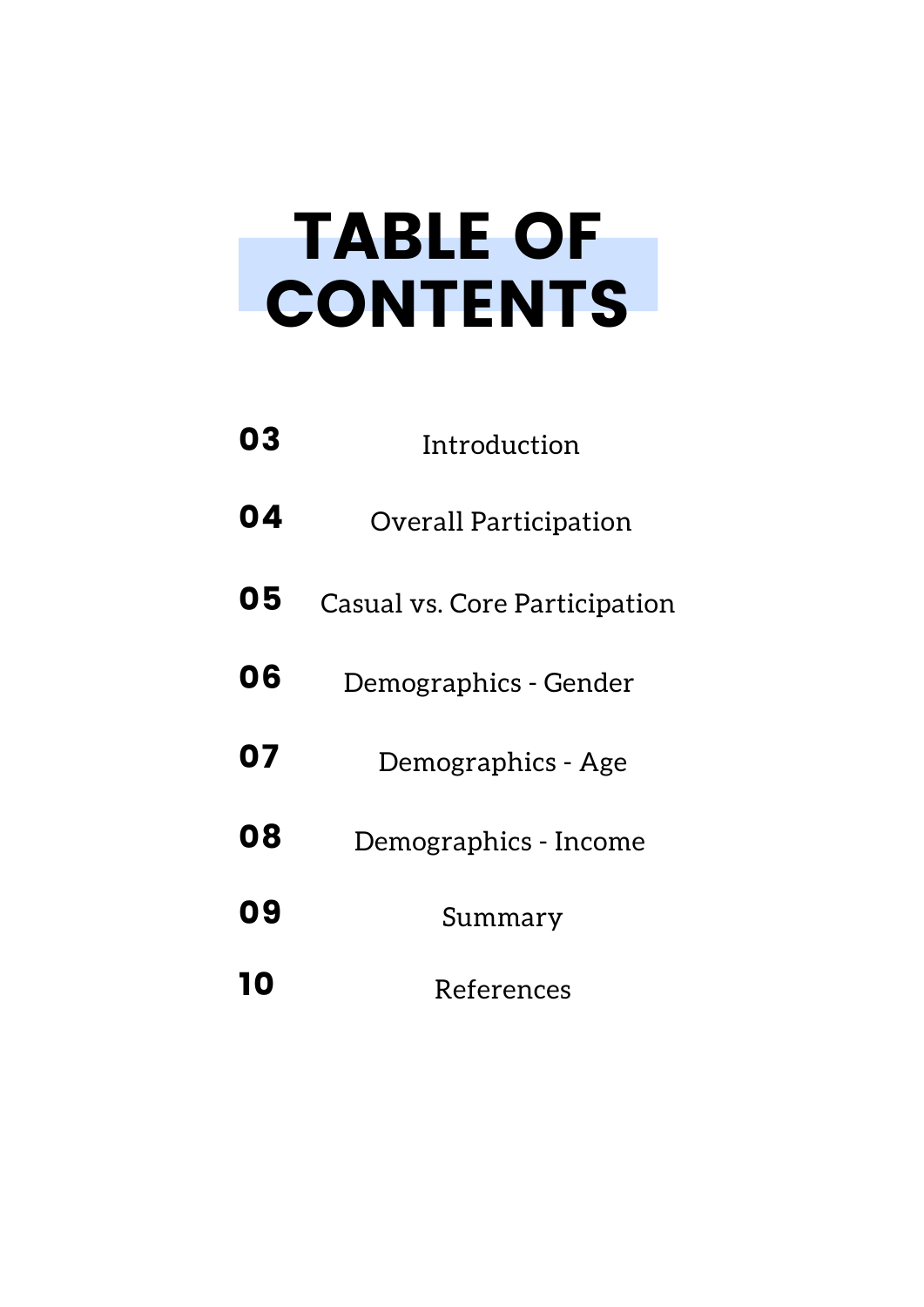# INTRODUCTION

Soccer is the most popular sport in the world, and although it may be increasing in popularity, overall participation has not had the same momentum (Lewis 2022). Until 2020, Outdoor Soccer participation was on a steady decrease. There are many factors that could have influenced this decline and sudden spike during the pandemic. The purpose of this analysis is to look at factors that may have contributed to the decrease in participation for Outdoor Soccer and see if there have been the same effects on Indoor Soccer.

Looking at the overall participation of the sport while taking into consideration the possible effects of the pandemic and analyzing the demographics of Indoor Soccer participants, we can see if the sport is on the same path as its outdoor counterpart.

Following this analysis, we can consider the benefits of Indoor Soccer and determine ways in which to successfully increase participation.

#### **Data:**

The data collected for this analysis was obtained from the Sports Business Research Network. Participation statistics are retrieved from a nationwide study conducted by Sports Marketing Surveys USA (SMS).

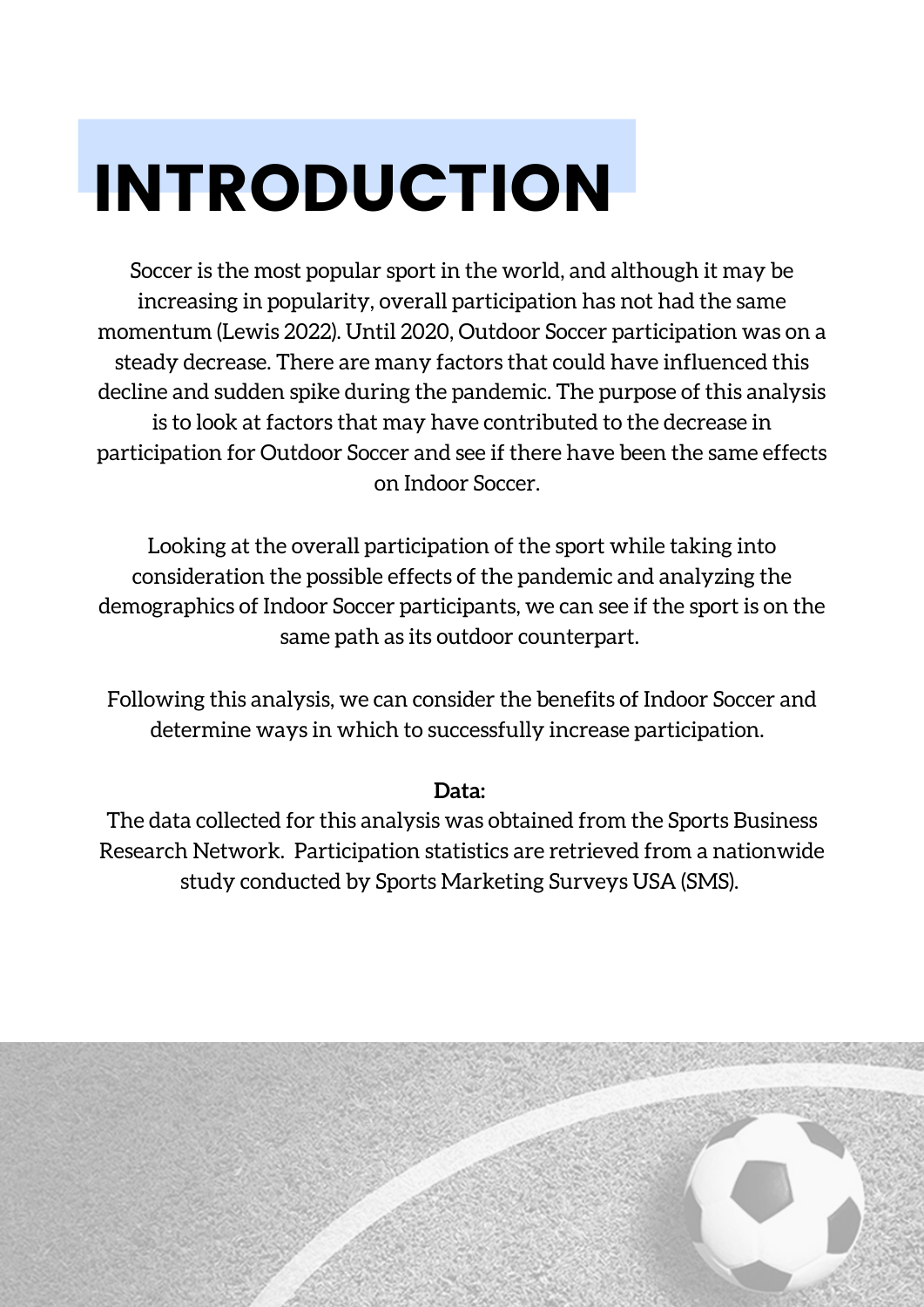### OVERALL PARTICIPATION

After the United States hosted the 1994 FIFA World Cup and the 1999 Women's World Cup, the country saw a spike in interest surround the sport. The 1990's and 2000's were the "golden ages" of the sport as popularity increased, but in recent years the participation in soccer was at a steady decline (Lewis 2022). The figure below demonstrates this decline from 2015- 2018.

Indoor Soccer, however has been growing relatively steadily, other than a slight decrease between 2017 and 2018. The graph below suggests that Indoor Soccer may not be following the same growth patterns as Outdoor Soccer.

Both Indoor and Outdoor Soccer saw a large spike in 2020 (see graph below), which may seem quite surprising. Most team sports suffered due to the pandemic. Soccer (indoor and outdoor), however, were two of just four team sports that grew in participation. Sports that were able to be played more recreationally or in a socially distanced manner were those that saw an increase during 2020 (SFIA 2021).

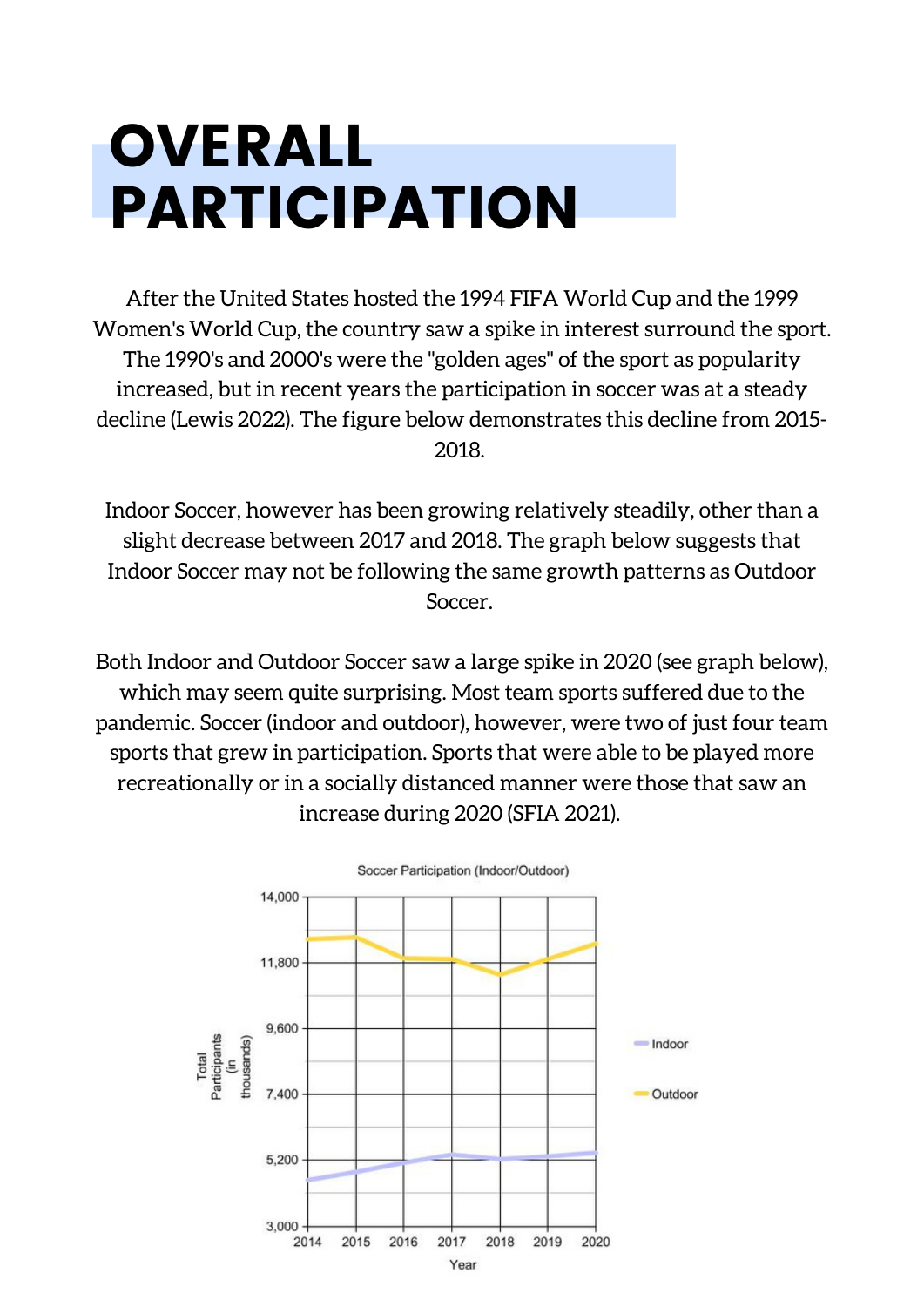### CASUAL VS. CORE PARTICIPATION

When it comes to participation, a determining factor may be what level at which the sport can be played. This is often split into two categories: casual and core participation. Casual participation can be defined as an individual participating in the sport 49 or less times in that year. Core participation is 50 or more times a year.

In 2020, team sports participation was skewed heavily toward casual participation. This recreational participation saw an increase while core participation continued on its recent decline, although at a more dramatic rate (SFIA 2021). As we can see in the bar graph below, core indoor soccer participation has been higher than core for the past 7 years, although there has not been a steady growth pattern.

What we can see is that the difference between casual and core indoor soccer participation spiked dramatically in 2020.

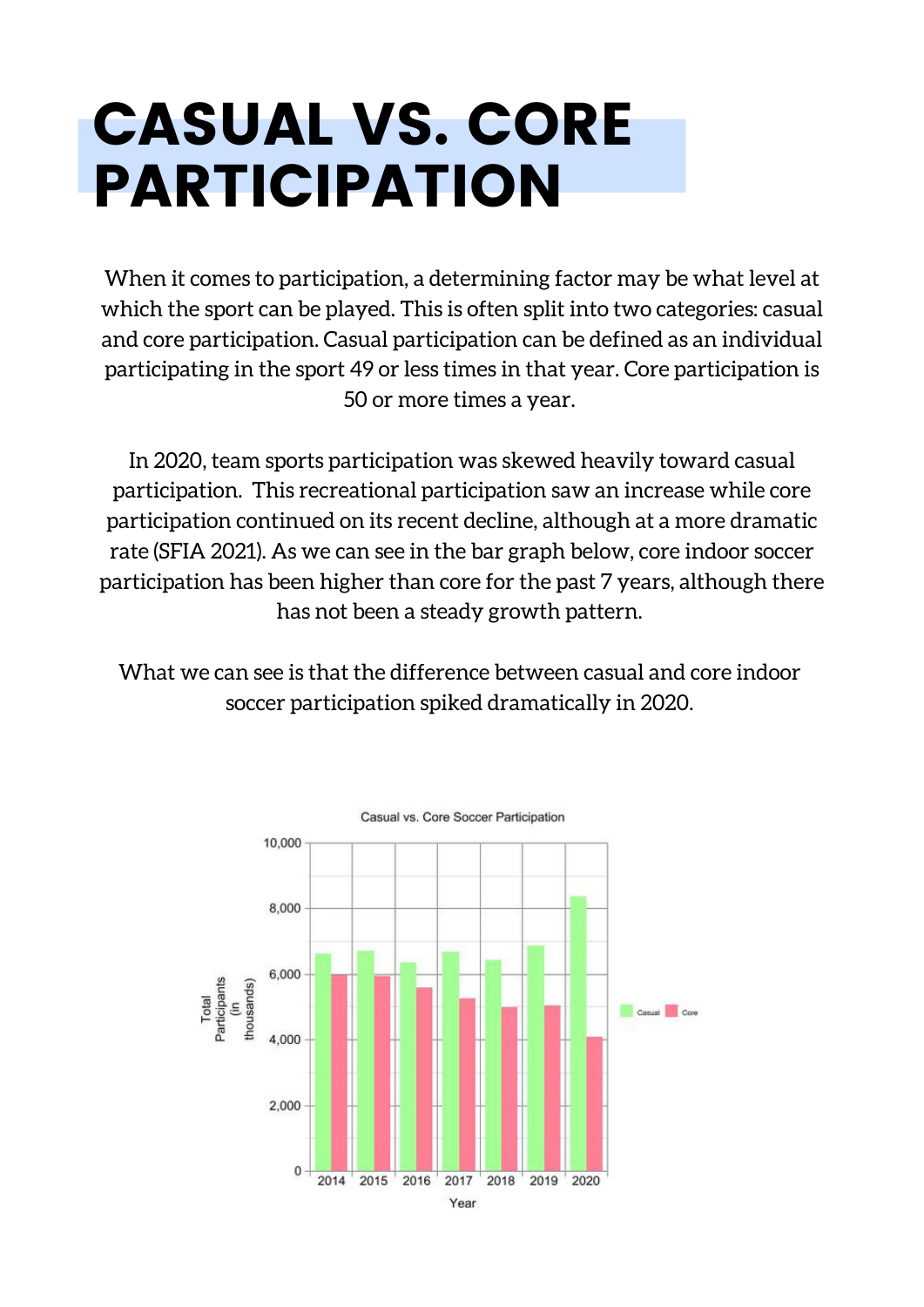#### DEMOGRAPHICS: GENDER

Female soccer has seen an increase in participation over the last decade (Randell 2021). The pattern of growth for indoor soccer has been relatively the same, however, there is a larger percentage of female participants for indoor soccer rather than outdoor.

While females make up an average of only 28% of Outdoor Soccer participants, Indoor Soccer has reached an average of 34%.

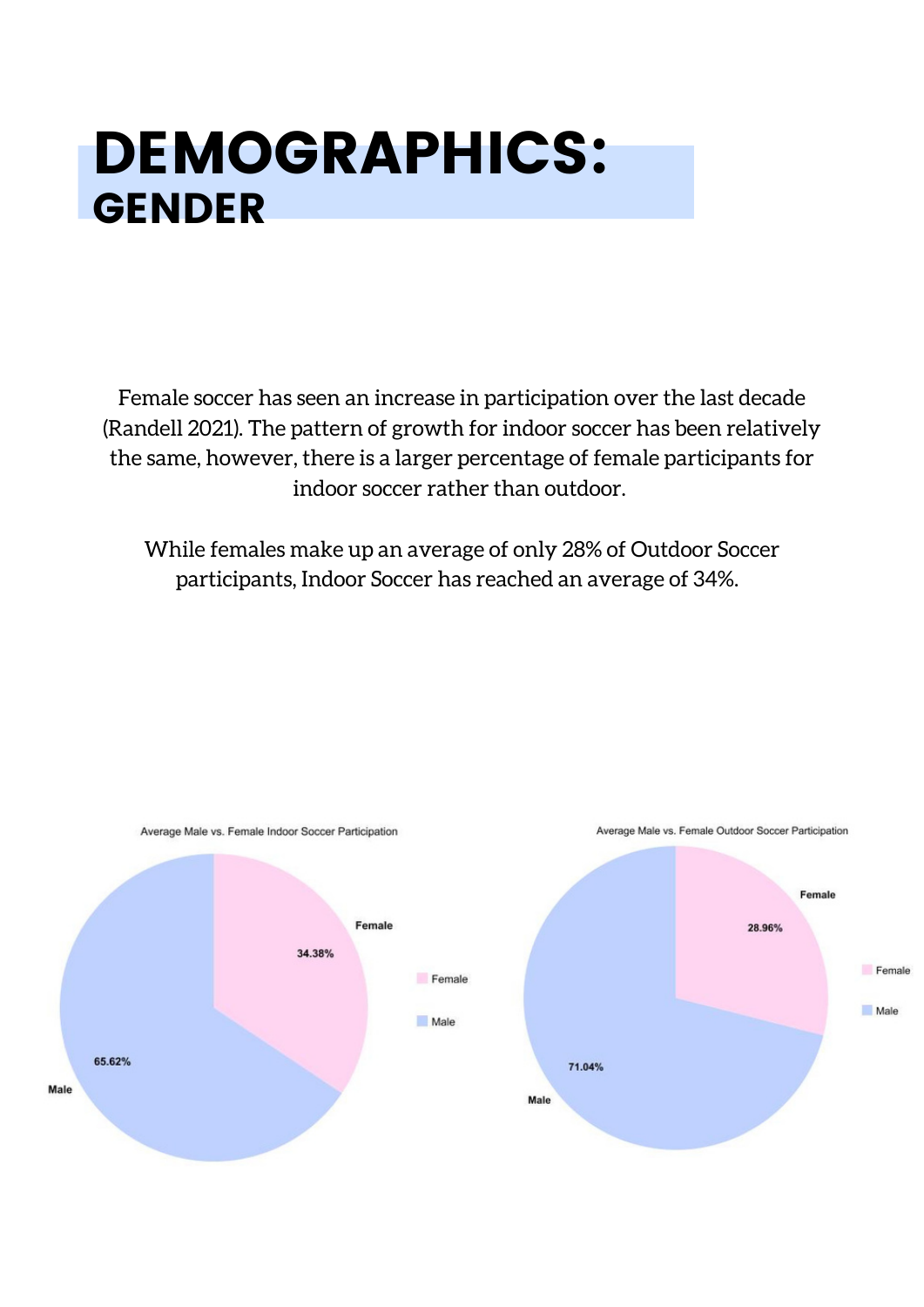### DEMOGRAPHICS: AGE

Youth soccer has typically been on the rise in the US and has become the largest youth sport in the country (Authority 2022). This may have seen a slight change in recent years, however.

From the graph below we can see that there has been a relative decrease in participation among the 6 to 12 age group. There seemed to be a shift in this pattern between 2017 and 2019, but in 2020 the participants among this age group declined again. A report from SoccerDaily claims that "the number of children playing soccer on a regular basis dropped at the highest rate of all traditional team sports." This may be the case for indoor as well.

The only age group to suffer from a decrease in participation was the 6 to 12 range, as every other age group either stayed relatively the same or increased.

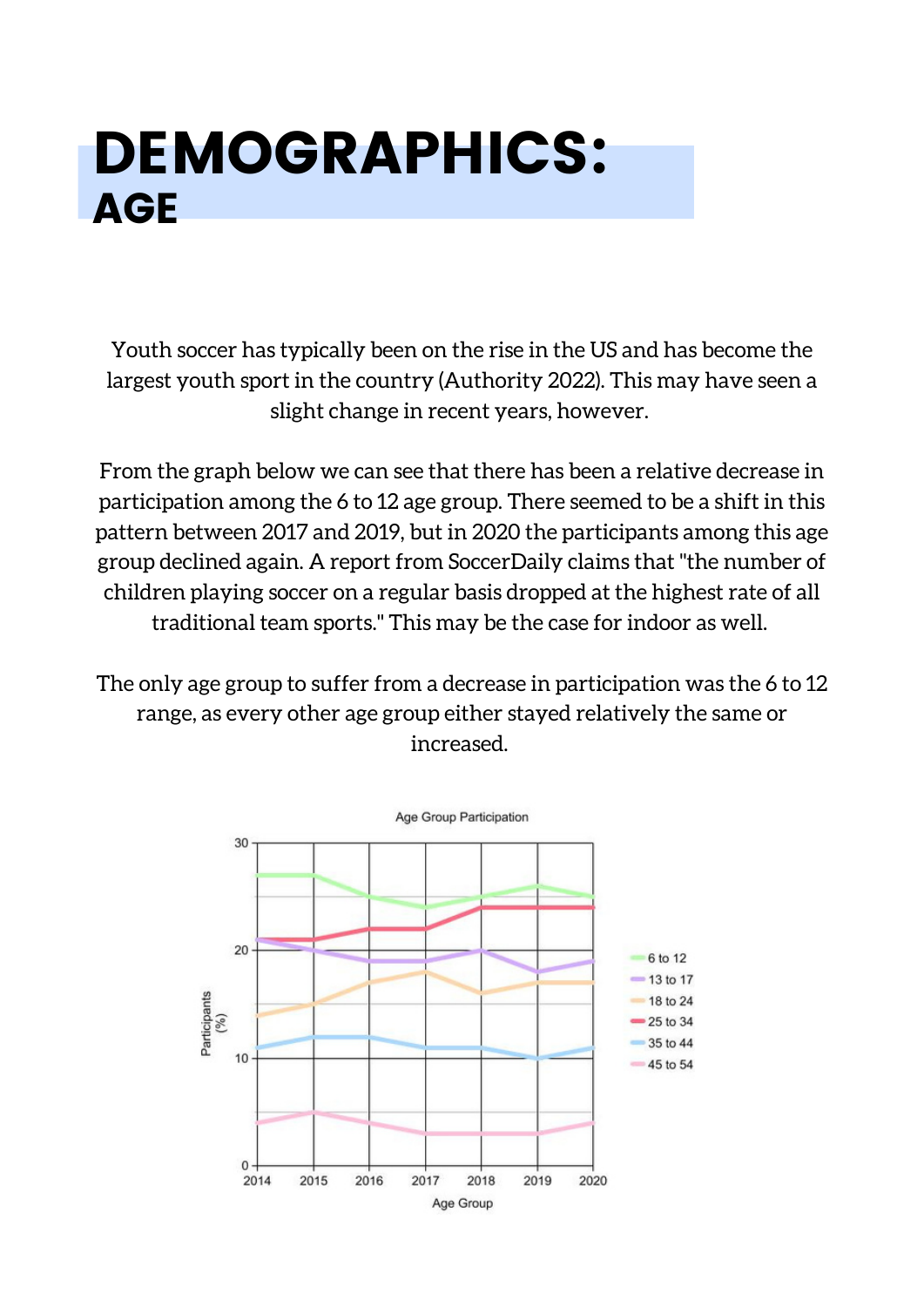### DEMOGRAPHICS: HOUSEHOLD INCOME

The "pay-to-play" culture in the United States has become highly prevalent in the world of soccer. *Time* reports that the average family will spend \$1,472 per child to participate in club soccer each year. This number does seem to be on the low end, however, and fees can reach over \$10,000 per year (Chaverst 2020).

This makes it increasingly harder for communities with a lower economic status to participate in the sport (Lewis 2022). The same seems to be true for indoor soccer. The largest percentage of indoor soccer participants live with a household income of \$100,000 or more.

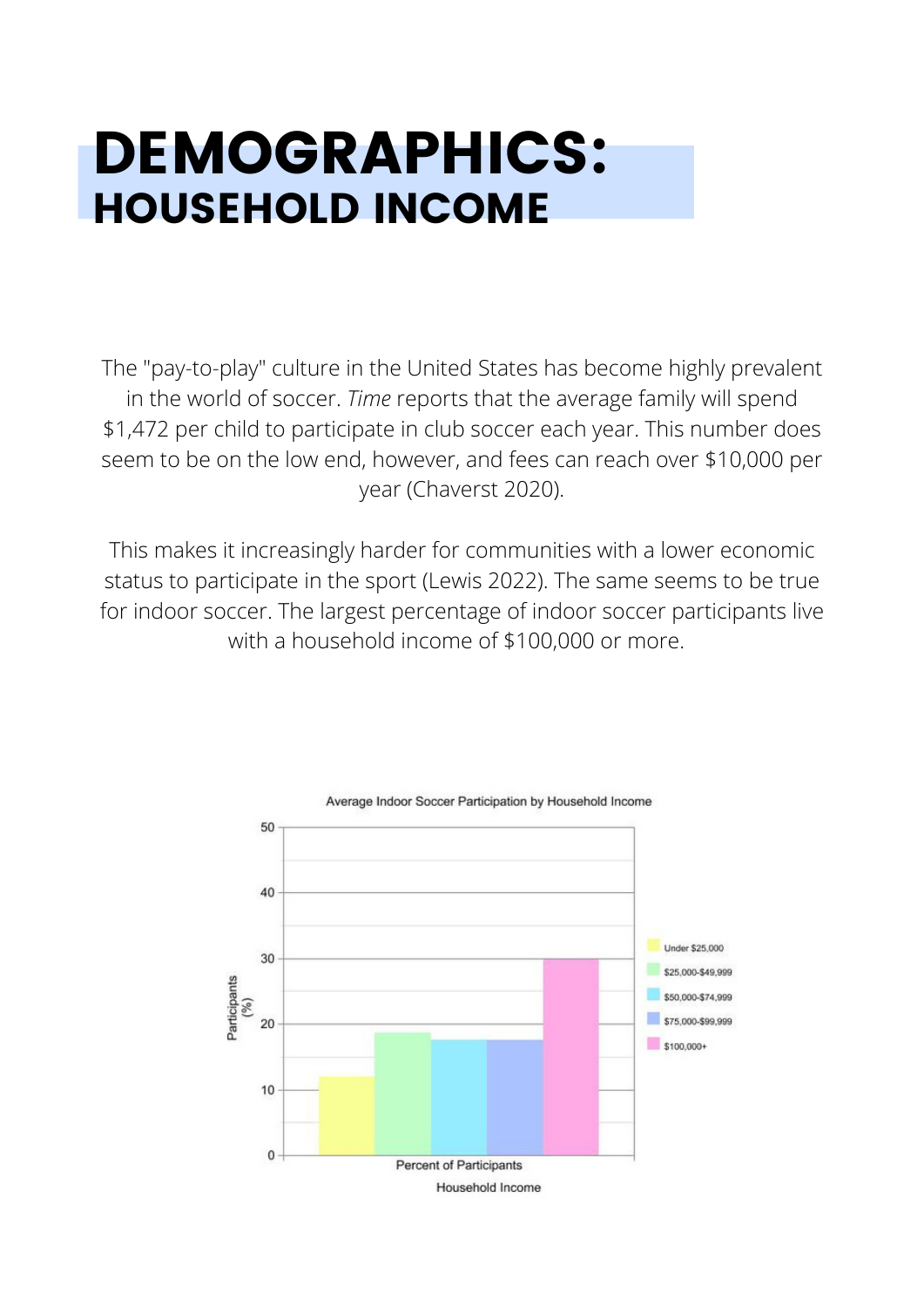# SUMMARY

Overall, we can see that while Outdoor Soccer has seen a relative decrease in participation over several years, the same cannot be said about Indoor Soccer. While they are relatively the same sport, Indoor Soccer has been on a rise. Both sports, however, did gain participation throughout the pandemic which might not have been expected since the decrease in overall team sport participation.

In order to continue to grow this sport, it is important to understand the benefits of playing Indoor Soccer. The nature of the sport, with its 360 degree venue and practically no out-of-bounds, makes for an exciting game that allows participants to develop an awareness they may not receive from playing Outdoor Soccer. Since there are very few breaks in play, athletes are able to develop their speed, power, coordination, and endurance. By participating in Indoor Soccer, an athlete can both improve their technical game and enjoy the sport year round (Fromer 2017).

By marketing this sport to the right population, Indoor Soccer could see substantial growth in the coming years.